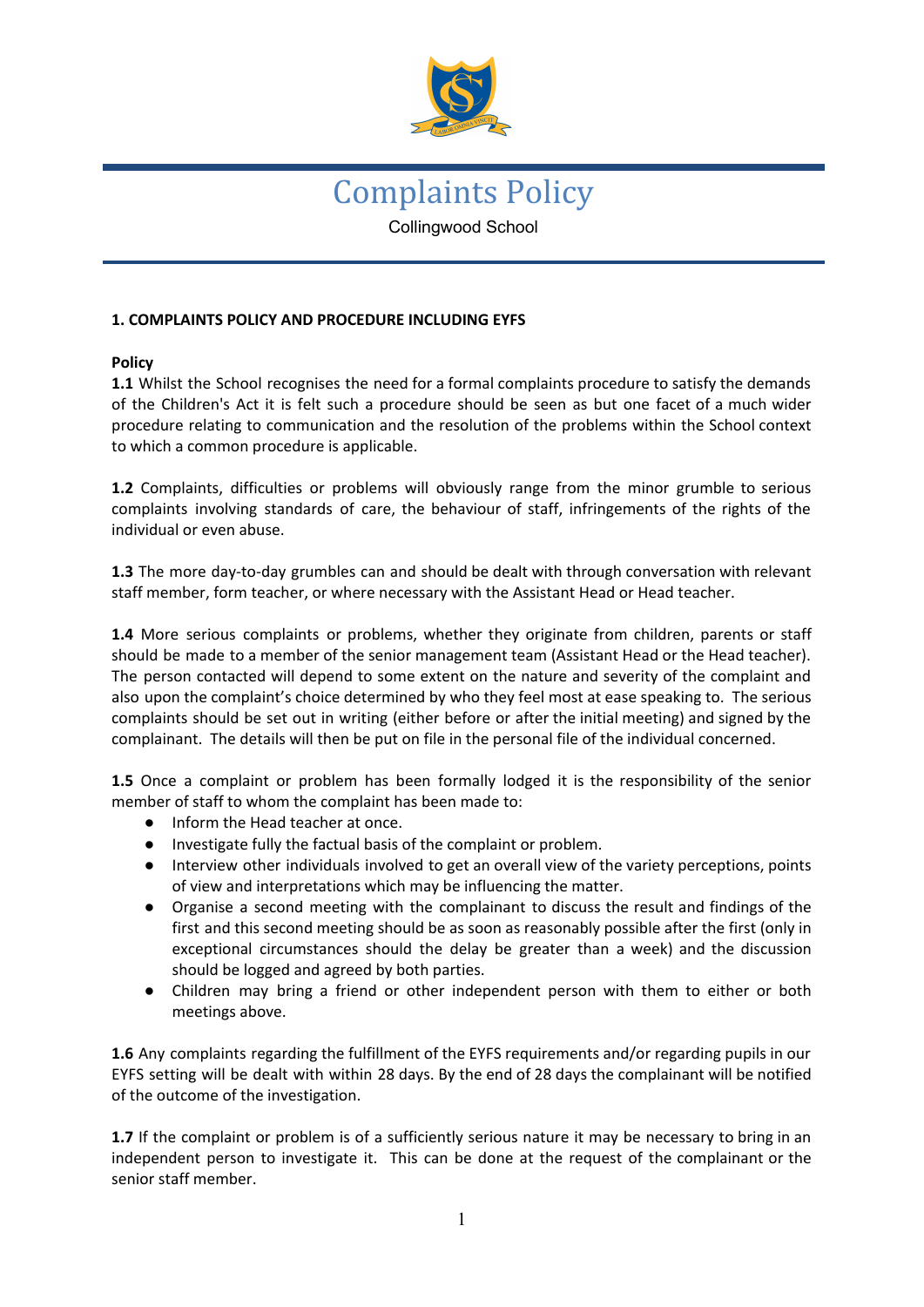

### **Procedure**

### **1.8 Introduction**

Collingwood School has long prided itself on the quality of the teaching and pastoral care provided to its pupils. However, if parents or pupils do have a complaint, they can expect it to be treated by the School in accordance with this Procedure.

### **1.9 Stage 1 – Informal Resolution**

- It is hoped that most complaints and concerns will be resolved quickly and informally.
- If parents have a complaint they should normally contact their child's Form Teacher. In many cases, the matter will be resolved straightaway by this means to the parents' satisfaction. If the Form Teacher cannot resolve the matter alone, it may be necessary for him or her to consult the Head teacher or the Deputy Head teacher.
- Complaints made directly to the Deputy Head or to the Head teacher will usually be referred initially to the relevant Form Teacher unless the Deputy Head or the Head teacher deems it appropriate for him/her to deal with the matter personally.
- The Form Teacher will make a written record of all concerns and complaints and the date on which they were received. Should the matter not be resolved within 7 days or in the event that the Form Teacher and the parent fail to reach a satisfactory resolution then parents will be advised to proceed with their complaint in accordance with Stage 2 of this Procedure.
- At this stage the complainant will be given a copy of the Complaints Policy which is also available on the school website.

## **1.10 Stage 2 – Formal Resolution**

- If the complaint cannot be resolved on an informal basis, then the parents should put their complaint in writing to the Head teacher. The Head teacher will decide, after considering the complaint, the appropriate course of action to take.
- In most cases, the Head teacher will meet or speak to the parents concerned, normally within 7 days of receiving the complaint, to discuss the matter. If possible, a resolution will be reached at this stage.
- It may be necessary for the Head teacher to carry out further investigations.
- The Head teacher will keep written records of all meetings and interviews held in relation to the complaint.
- Once the Head teacher is satisfied that, so far as is practicable, all of the relevant facts have been established, a decision will be made and parents will be informed of this decision in writing. The Head teacher will also give reasons for their decision.
- If parents are still not satisfied with the decision, they should proceed to Stage 3 of this Procedure.
- In normal circumstances there will be a resolution within 7 days and the complainant notified within this timeframe. The Head teacher will write to the complainant with the outcome whether that be resolution or moving to stage 3 of the Complaints procedure.

## **1.11 Stage 3 – Hearing by the Chairman of the Board of Governor**s

Stage 3 will only apply after Stages 1 and 2 have been reached and the Head teacher has attempted a resolution of the complaint.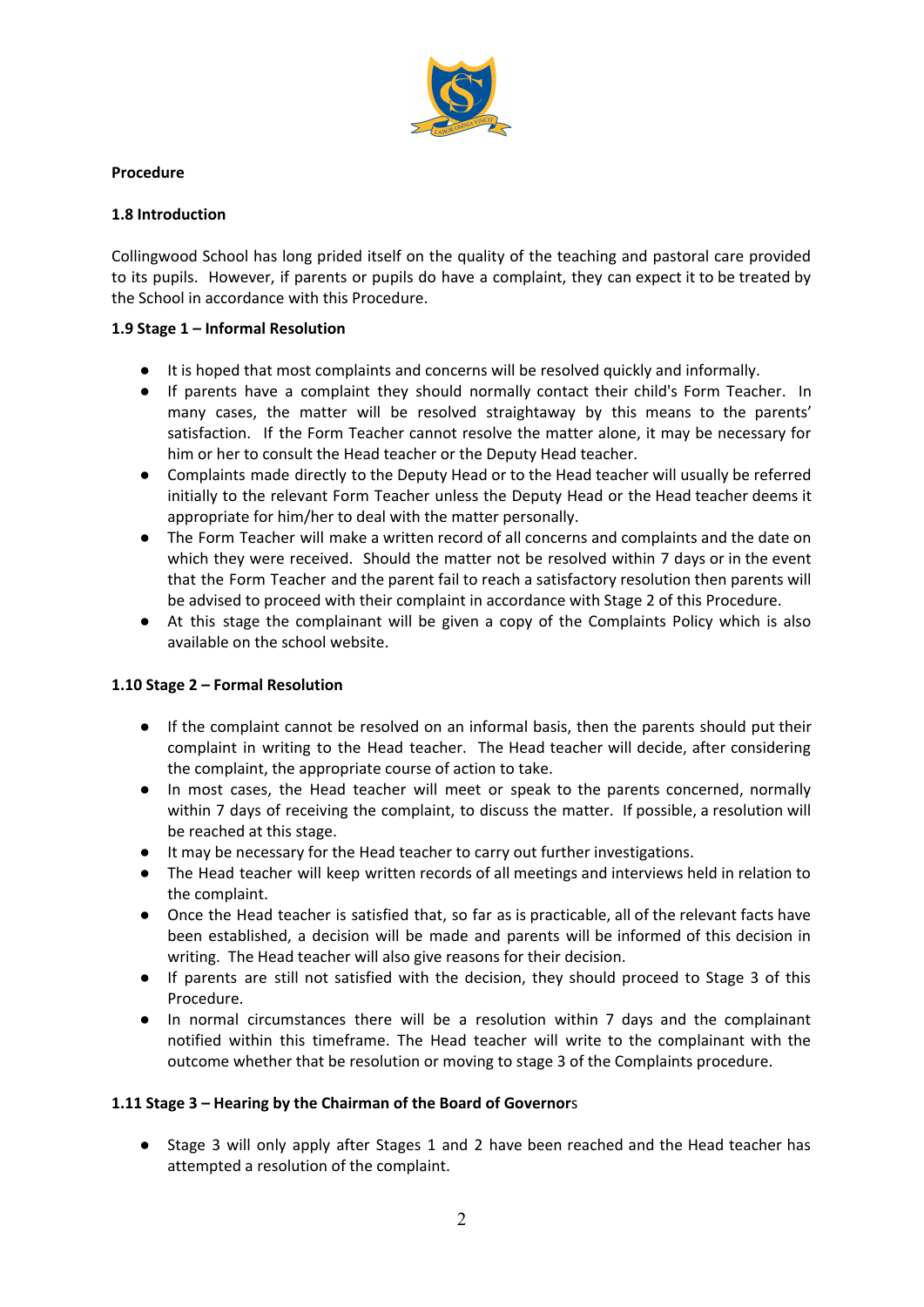

- The hearing will take place with the parents, the Chairman of Governors and the Head teacher, unless that is felt inappropriate by the Chairman. Should he or she or she feel it necessary, the Chairman may request secretarial services to keep minutes of the hearing.
- Parents requesting a Stage 3 hearing should do so in writing and the hearing should normally take place within 14 days of the letter being received.
- Once the Chairman is satisfied that, so far as is practicable, all of the relevant facts have been established, a decision will be made and parents will be informed of this decision in writing within 28 days. The Chairman will also give reasons for their decision.
- Where the parent is not satisfied with the response to the complaint made provision will be made for a hearing before a panel appointed by or on behalf of the Board of Governors and will consist of at least 3 people who were not directly involved in the matters detailed in the complaint.
- The school will ensure that one panel member is independent of the management and running of the school for example serving or retired business person, civil servant, head or senior member of staff at another school, a person with a legal background and retired police officer.
- A parent will be allowed to attend and be accompanied at a panel hearing if they wish.
- The process will provide for the panel to make findings and recommendations and they shall be provided to the complainant and where relevant the person complained about and available for inspection on the school premises by the Governors and Head teacher.
- The Stage 3 panel hearing will go ahead with or without the complainant unless he or she indicates that they are now satisfied and do not wish to proceed further.
- The school will provide a written record of all complaints whether they are resolved at the preliminary stage or proceed to a panel hearing.
- The correspondence statements and records relating to individual complaints are to be kept confidential except the secretary of State or a body conducting an inspection under section 109 of the Education and Skills Act 2008 requests access to them.

Parents can be assured that all concerns and complaints will be treated seriously and confidentially. Correspondence, statements and records will be kept confidential except in so far as is required of the school by paragraph 6(2)(j) of the Education (Independent Schools Standards) Regulations 2003; where disclosure is required in the course of the school's inspection; or where any other legal obligation prevails.

For EYFS a record of complaints is kept for 3 years. The school will provide OFSTED/ISI, upon request, details of complaints.

OFSTED contact details: OFSTED, Piccadilly Gate, Store Street, Manchester M1 2WD Tel: 0300 123 1231 E: [enquiries@ofsted.gov.uk](mailto:enquiries@ofsted.gov.uk)

ISI contact details: Independent Schools Inspectorate, CAP House, 9-12 Long Lane, London EC1A 9HA Tel: 020 7710 9900 E: info@isi.net

#### **1.12 Recording Complaints**

Following resolution of a complaint, the school will keep a written record of all formal complaints, whether they are resolved at the the formal stage or proceed to a panel hearing and any action